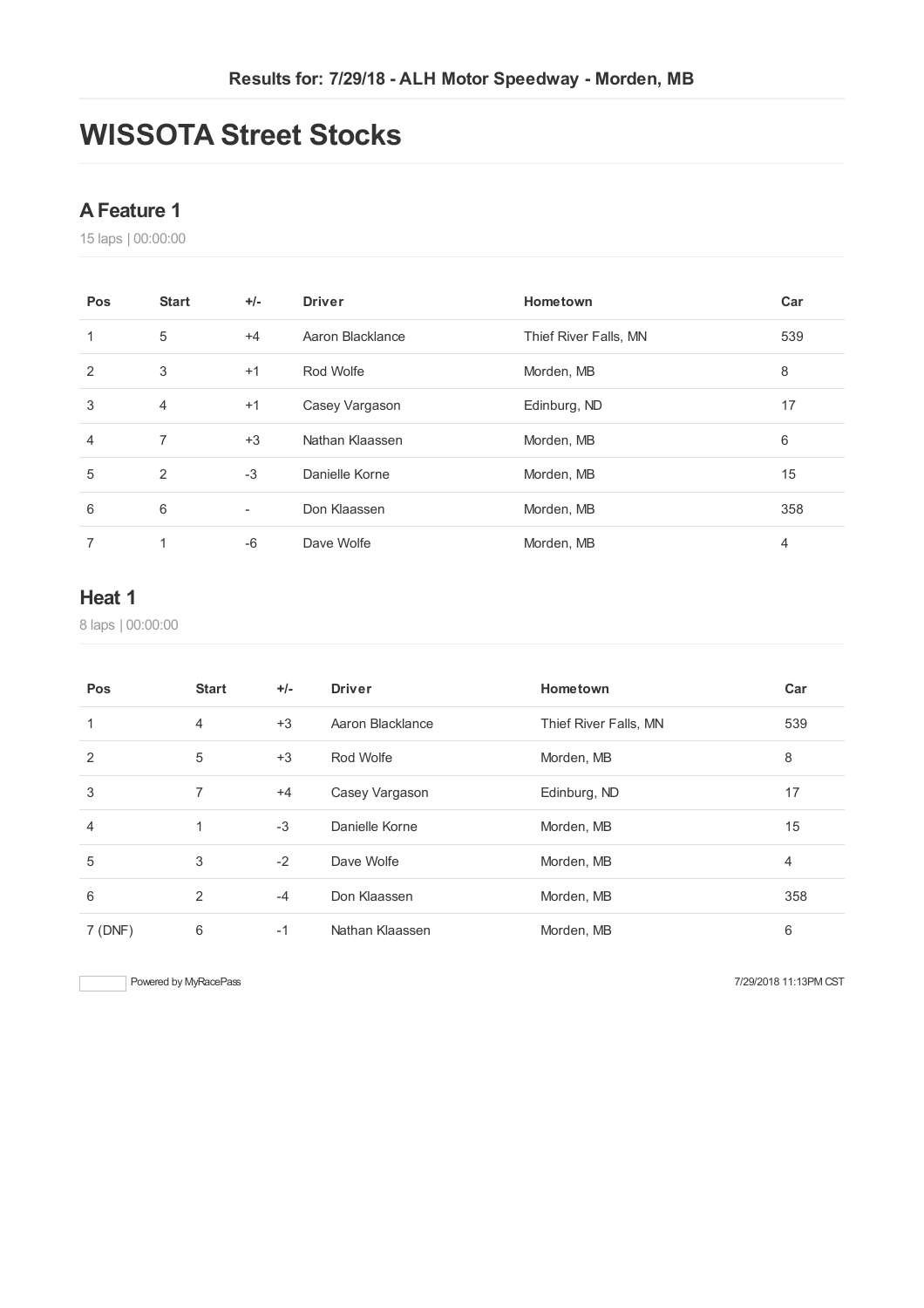# **WISSOTA Modifieds**

### **AFeature 1**

laps | 00:00:00

| Pos    | <b>Start</b> | $+/-$ | <b>Driver</b>       | Hometown      | Car   |
|--------|--------------|-------|---------------------|---------------|-------|
|        | 5            | $+4$  | Ward Imrie          | Winnipeg, MB  | 10W   |
| 2      | 4            | $+2$  | <b>Scott Greer</b>  | Winnipeg, MB  | 5G    |
| 3      |              | $-2$  | Lee McRae           | Marquette, MB | 9     |
| 4      | 3            | $-1$  | <b>Ryan Cousins</b> | Morden, MB    | 36    |
| 5(DNF) | 2            | $-3$  | James Wall          | Winkler, MB   | 25RIP |

#### **Heat 1**

laps | 00:00:00

| Pos            | <b>Start</b> | $+/-$                    | <b>Driver</b>       | Hometown      | Car   |
|----------------|--------------|--------------------------|---------------------|---------------|-------|
| 1              | $\mathbf{1}$ | $\overline{\phantom{a}}$ | Lee McRae           | Marquette, MB | 9     |
| 2              | 3            | $+1$                     | Scott Greer         | Winnipeg, MB  | 5G    |
| 3              | 5            | $+2$                     | Ward Imrie          | Winnipeg, MB  | 10W   |
| $\overline{4}$ | 2            | $-2$                     | James Wall          | Winkler, MB   | 25RIP |
| 5              | 4            | $-1$                     | <b>Ryan Cousins</b> | Morden, MB    | 36    |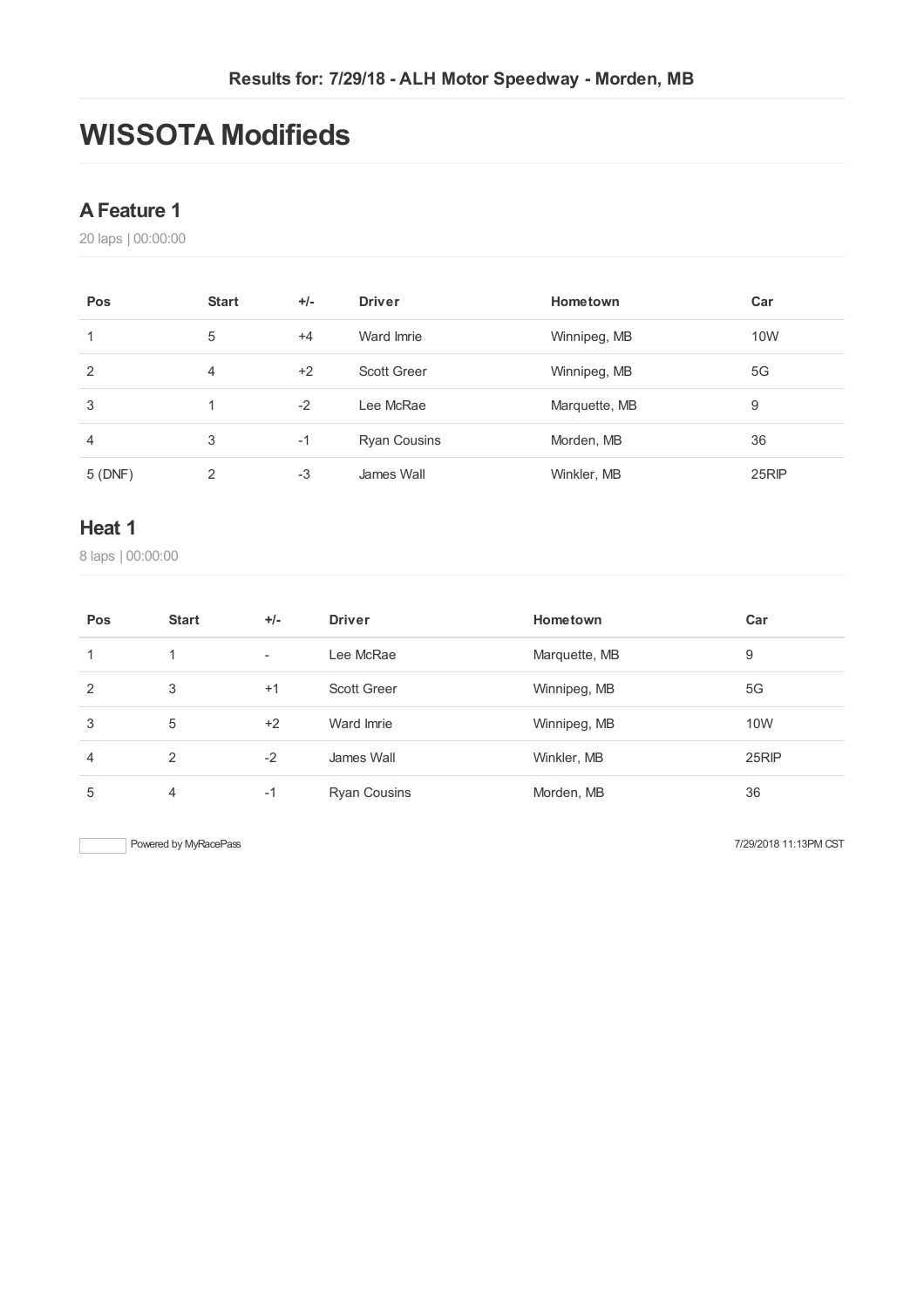## **Pure Stocks**

### **AFeature 1**

laps | 00:00:00

| Pos      | <b>Start</b>   | $+/-$                    | <b>Driver</b>          | Hometown          | Car            |
|----------|----------------|--------------------------|------------------------|-------------------|----------------|
| 1        | 1              | $\overline{\phantom{a}}$ | Cory Popplestone       | Boissevain, MB    | 46             |
| 2        | $\overline{2}$ | $\overline{\phantom{a}}$ | Pat Smith              | Boissevain, MB    | 16             |
| 3        | 9              | $+6$                     | Kevin Smith            |                   | 06             |
| 4        | 5              | $+1$                     | Jamie Smith            | Boissevain, MB    | 13             |
| 5        | 8              | $+3$                     | <b>Bailey Cousins</b>  | Morden, MB        | 7B             |
| 6        | 6              | $\overline{\phantom{a}}$ | <b>Brian Bellew</b>    | Killarney, MB     | 30K            |
| 7        | 7              | $\overline{\phantom{a}}$ | <b>Jeff Gillies</b>    | Killarney, MB     | 7G             |
| 8        | 10             | $+2$                     | <b>Tyler Fehr</b>      | Winkler, MB       | 8              |
| 9        | 11             | $+2$                     | Al Unger               | Morden, MB        | 95             |
| 10       | 13             | $+3$                     | Dean Miljure           | Winnipeg, Man, MB | 71             |
| 11       | 12             | $+1$                     | Jimmy Klassen          | Morden, MB        | $\overline{7}$ |
| 12       | 4              | $-8$                     | Mary Klaassen          | Morden, MB        | 445            |
| 13 (DNF) | 14             | $+1$                     | <b>Edward Marquart</b> | Miami, MB         | 88             |
| 14 (DNF) | 3              | $-11$                    | Danielle Korne         | Morden, MB        | 15             |
| 15 (DNF) | 15             | $\overline{a}$           | Shayne Hildebrand      | Morden, MB        | 38             |

### **Heat 1**

laps | 00:00:00

| Pos            | <b>Start</b> | $+/-$                    | <b>Driver</b>       | Hometown          | Car |
|----------------|--------------|--------------------------|---------------------|-------------------|-----|
| 1              | 1            | $\overline{\phantom{a}}$ | Jamie Smith         | Boissevain, MB    | 13  |
| $\overline{2}$ | 2            | ٠                        | <b>Brian Bellew</b> | Killarney, MB     | 30K |
| 3              | 5            | $+2$                     | <b>Jeff Gillies</b> | Killarney, MB     | 7G  |
| $\overline{4}$ | 4            | $\overline{\phantom{a}}$ | <b>Tyler Fehr</b>   | Winkler, MB       | 8   |
| 5              | 3            | $-2$                     | Dean Miljure        | Winnipeg, Man, MB | 71  |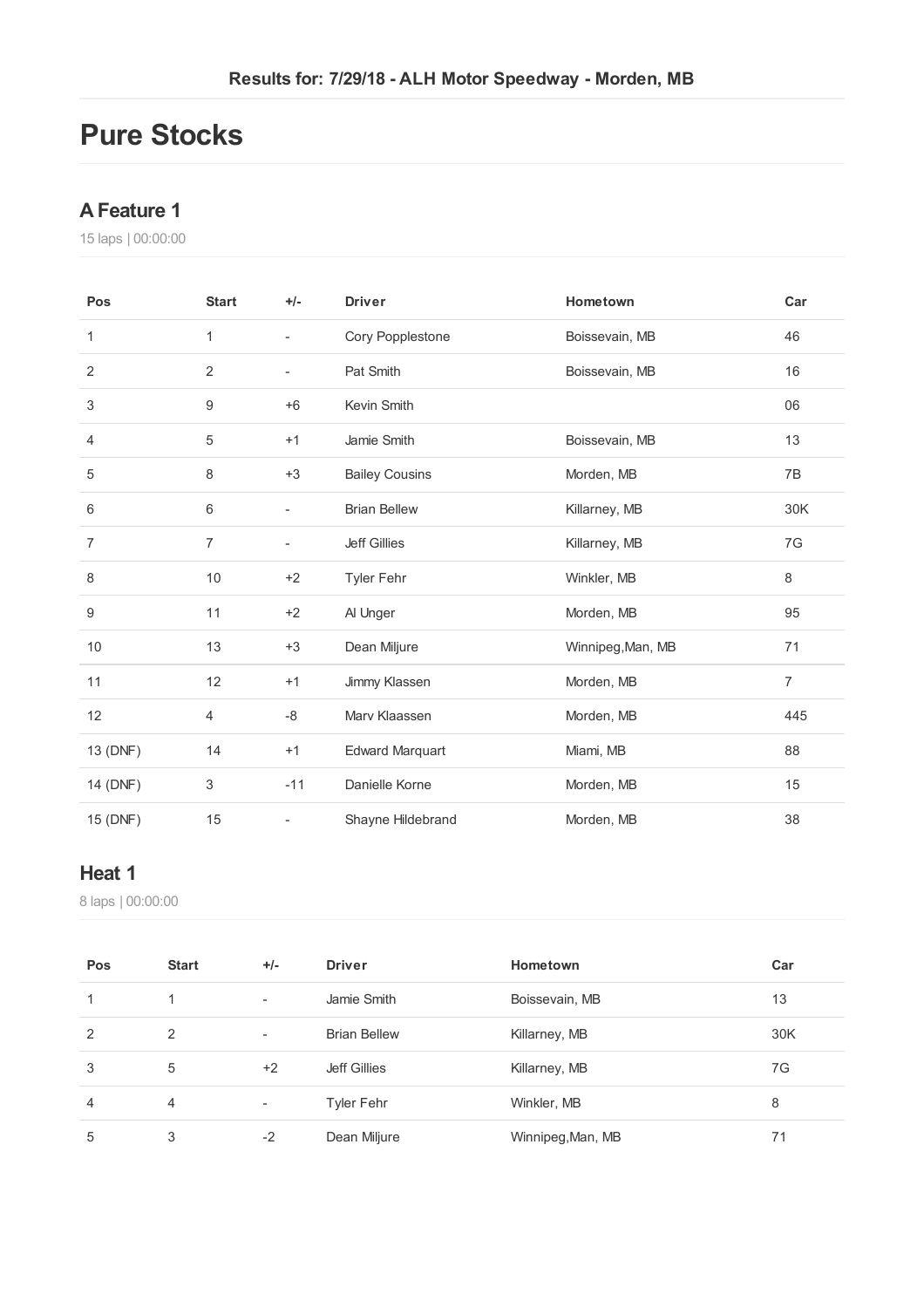## **Heat 2**

laps | 00:00:00

| Pos | <b>Start</b> | $+/-$ | <b>Driver</b>          | Hometown       | Car |
|-----|--------------|-------|------------------------|----------------|-----|
|     | 2            | $+1$  | <b>Bailey Cousins</b>  | Morden, MB     | 7B  |
| 2   | 5            | $+3$  | Cory Popplestone       | Boissevain, MB | 46  |
| 3   | 1            | $-2$  | Danielle Korne         | Morden, MB     | 15  |
| 4   | 3            | $-1$  | Al Unger               | Morden, MB     | 95  |
| 5   | 4            | -1    | <b>Edward Marguart</b> | Miami, MB      | 88  |

### **Heat 3**

laps | 00:00:00

| Pos    | <b>Start</b> | $+/-$                    | <b>Driver</b>     | Hometown       | Car |
|--------|--------------|--------------------------|-------------------|----------------|-----|
|        |              | $\overline{\phantom{a}}$ | Kevin Smith       |                | 06  |
| 2      | 4            | $+2$                     | Pat Smith         | Boissevain, MB | 16  |
| 3      | 2            | $-1$                     | Mary Klaassen     | Morden, MB     | 445 |
| 4      | 3            | $-1$                     | Jimmy Klassen     | Morden, MB     |     |
| 5(DNF) | 5            | -                        | Shayne Hildebrand | Morden, MB     | 38  |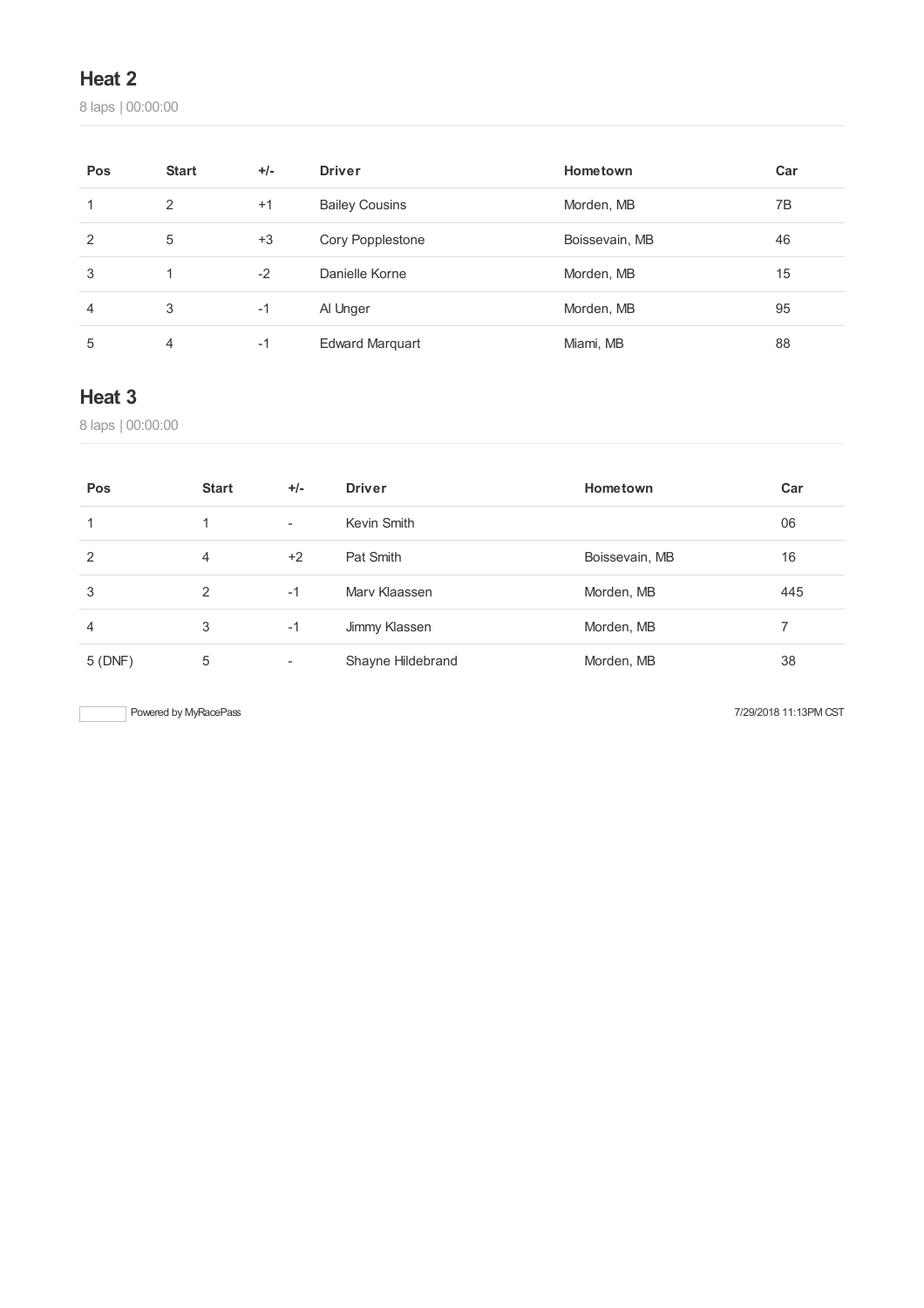# **WISSOTA Midwest Modifieds**

### **AFeature 1**

laps | 00:00:00

| Pos            | <b>Start</b>     | $+/-$                    | <b>Driver</b>           | Hometown        | Car |
|----------------|------------------|--------------------------|-------------------------|-----------------|-----|
| 1              | 8                | $+7$                     | <b>Austin Hunter</b>    | Winnipeg, MB    | 44  |
| 2              | 3                | $+1$                     | Cody Wall               | Plum Coulee, MB | 25  |
| 3              | $\overline{4}$   | $+1$                     | Brenden Luschinski      | Headingley, MB  | 16  |
| 4              | 10               | $+6$                     | <b>Brandon Wieler</b>   | Winkler, MB     | 99W |
| 5              | 1                | $-4$                     | Gary Unrau              | Roland, MB      | 18  |
| 6              | 5                | $-1$                     | Victoria Stutsky        | St. Andrews, MB | 24  |
| $\overline{7}$ | 12               | $+5$                     | Murray Kozie            | Headingley, MB  | 55  |
| 8              | $\boldsymbol{9}$ | $+1$                     | <b>Ted Doell</b>        | Carman, MB      | 95  |
| 9              | $\overline{7}$   | $-2$                     | <b>Grant Hall</b>       | Brandon, MB     | 4H  |
| $10$           | 2                | -8                       | <b>Austin Overwater</b> | Winnipeg, MB    | 33A |
| 11             | 11               | $\overline{\phantom{a}}$ | Derek Unrau             | Roland, MB      | 59  |
| 12             | 13               | $+1$                     | <b>Tim Wiebe</b>        | Vita, MB        | 18T |
| <b>DNS</b>     | -                | $-7$                     | Ryan Cousins            | Morden, MB      | 36  |

#### **Heat 1**

laps | 00:00:00

| Pos            | <b>Start</b>   | $+/-$                    | <b>Driver</b>           | Hometown        | Car |
|----------------|----------------|--------------------------|-------------------------|-----------------|-----|
| 1              | 6              | $+5$                     | Brenden Luschinski      | Headingley, MB  | 16  |
| 2              | $\overline{2}$ | $\overline{\phantom{0}}$ | Victoria Stutsky        | St. Andrews, MB | 24  |
| 3              | 4              | $+1$                     | <b>Austin Overwater</b> | Winnipeg, MB    | 33A |
| $\overline{4}$ | 3              | $-1$                     | Gary Unrau              | Roland, MB      | 18  |
| 5              | 5              | $\overline{\phantom{a}}$ | <b>Ted Doell</b>        | Carman, MB      | 95  |
| 6              | 1              | $-5$                     | Derek Unrau             | Roland, MB      | 59  |
| 7              | 7              |                          | Tim Wiebe               | Vita, MB        | 18T |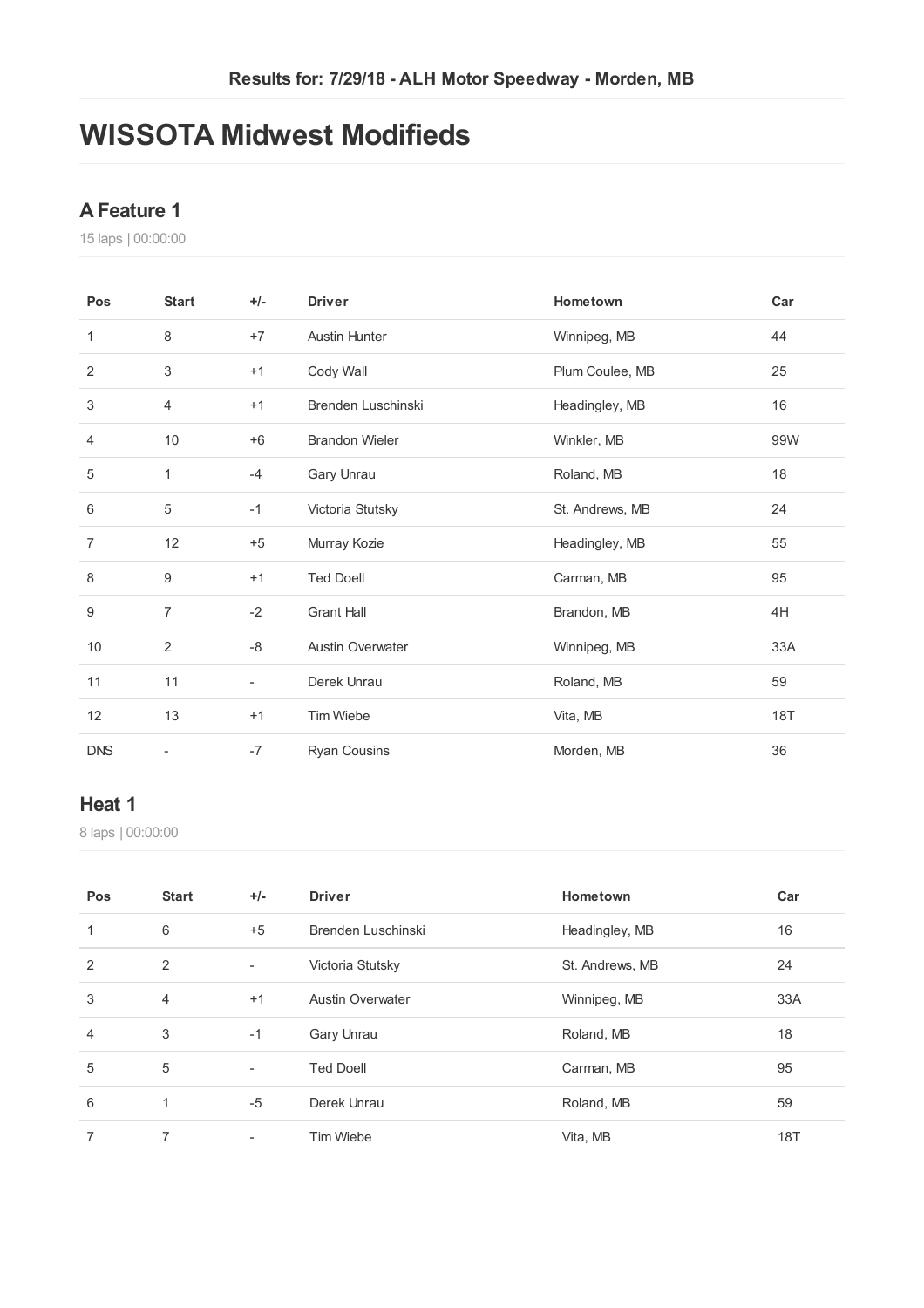### **Heat 2**

laps | 00:00:00

| Pos | <b>Start</b> | $+/-$                    | <b>Driver</b>         | Hometown        | Car |
|-----|--------------|--------------------------|-----------------------|-----------------|-----|
|     | 5            | $+4$                     | <b>Austin Hunter</b>  | Winnipeg, MB    | 44  |
| 2   | 2            | $\overline{\phantom{a}}$ | <b>Grant Hall</b>     | Brandon, MB     | 4H  |
| 3   | 1            | $-2$                     | Cody Wall             | Plum Coulee, MB | 25  |
| 4   | 3            | $-1$                     | <b>Ryan Cousins</b>   | Morden, MB      | 36  |
| 5   | 6            | $+1$                     | <b>Brandon Wieler</b> | Winkler, MB     | 99W |
| 6   | 4            | $-2$                     | Murray Kozie          | Headingley, MB  | 55  |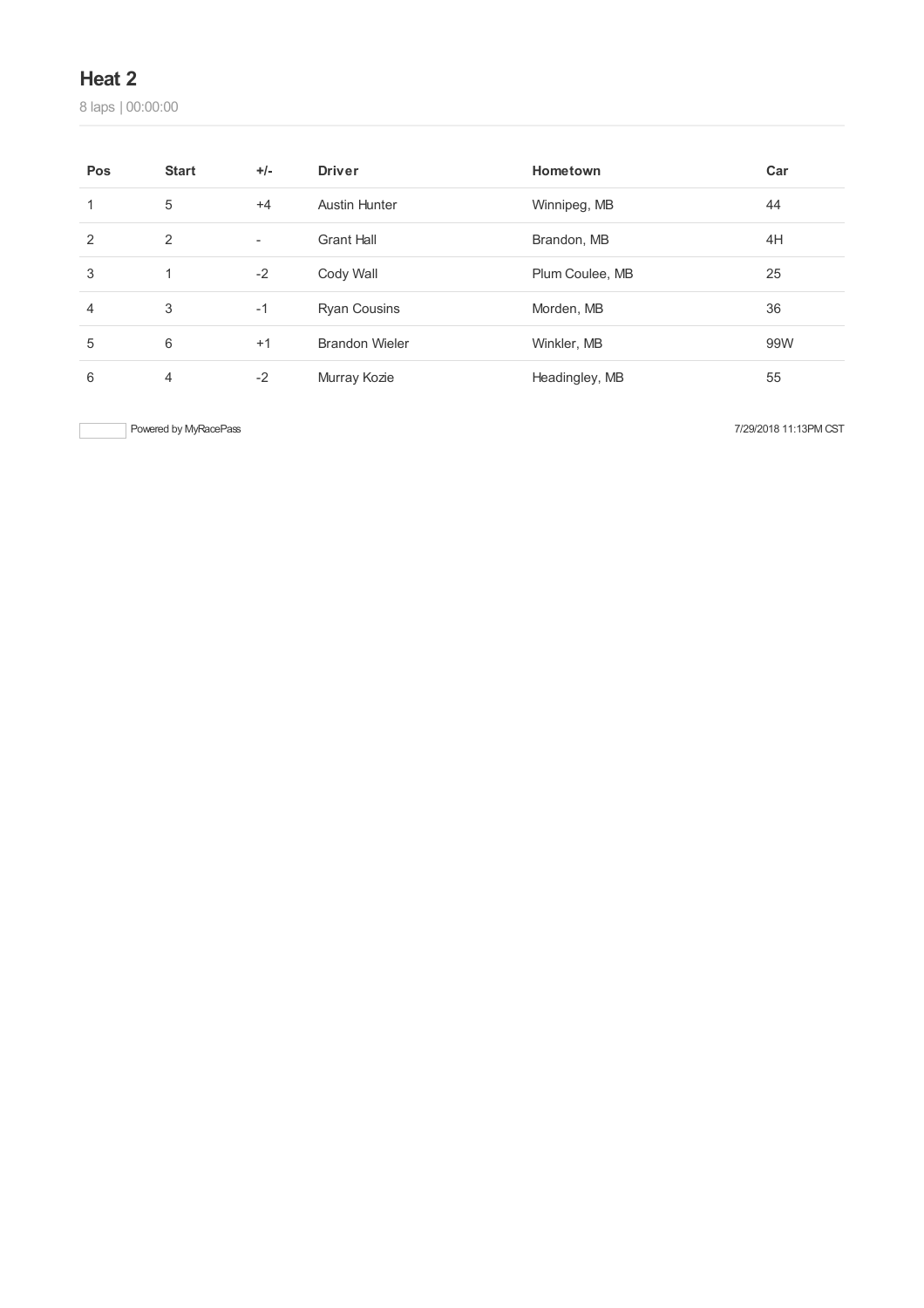# **Cylinder**

## **AFeature 1**

laps | 00:00:00

| Pos | <b>Start</b> | $+/-$ | <b>Driver</b>      | Hometown     | Car |
|-----|--------------|-------|--------------------|--------------|-----|
|     | 4            | $+3$  | Ryan Higgins       | Winnipeg, MB | 99  |
| 2   | 2            | ۰     | Denis Seguin       | Winnipeg, MB | 23  |
| 3   |              | $-2$  | <b>Zach Demers</b> | Winnipeg, MB | 12  |
| 4   | 3            | -1    | Madison Brown      | Winnipeg, MB | 77  |

### **Heat 1**

laps | 00:00:00

| Pos | <b>Start</b> | $+/-$ | <b>Driver</b>        | Hometown     | Car |
|-----|--------------|-------|----------------------|--------------|-----|
|     | 2            | $+1$  | Denis Seguin         | Winnipeg, MB | 23  |
| 2   |              | $-1$  | Ryan Higgins         | Winnipeg, MB | 99  |
| 3   | 3            | -     | <b>Zach Demers</b>   | Winnipeg, MB | 12  |
| 4   | 4            | ۰     | <b>Madison Brown</b> | Winnipeg, MB | 77  |